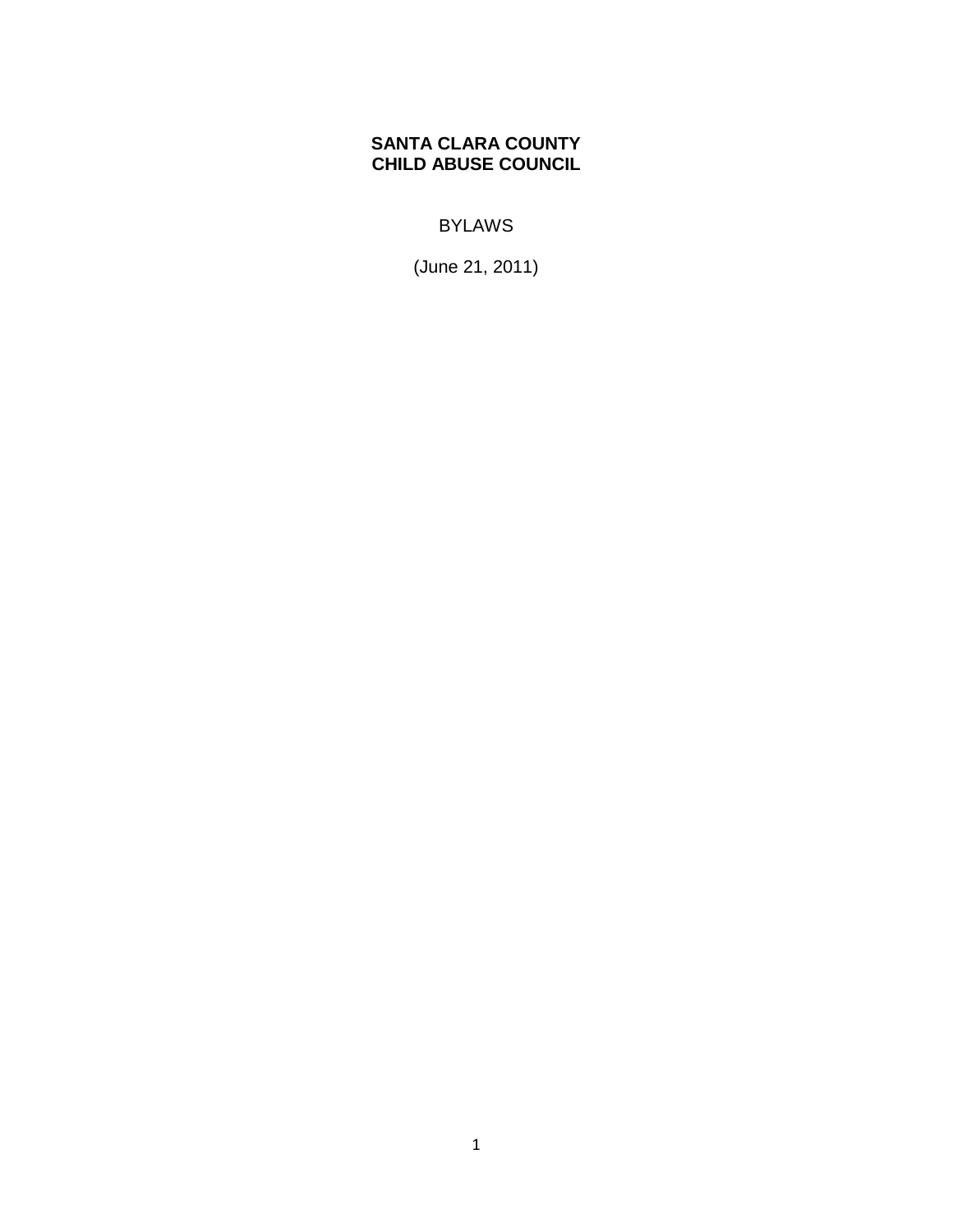## **SANTA CLARA COUNTY CHILD ABUSE COUNCIL BYLAWS**

# **ARTICLE I - NAME**

The name of this organization shall be the Santa Clara County Child Abuse Council (the "Council"). The Council is an independent organization within county government as defined in California Welfare and Institutions Code § 18983.5.

# **ARTICLE II - PURPOSES AND OBJECTIVES**

A. The primary purpose of the Council is to coordinate the community's efforts to prevent and respond to child abuse. (Cal. Wel. & Inst. Code § 18982.)

B. The Mission of the Council is to protect children from abuse and neglect by their parents and caregivers, and from the systems designed to protect them.

C. The Council will establish yearly priorities that will establish its goals for the year and be used as a guide for Council committees in setting their objectives.

# **ARTICLE III – MEMBERSHIP**

## Section I - Voting Members

A. There shall be twenty-three (23) voting members of the Council. The members shall be selected based on the following criteria:

1. Primary consideration is based on the contents of the prospective member's application and references. Each application shall identify the community, system, services organization, agency or department the Applicant represents.

2. A member shall provide insight into the issues of treatment, of prevention, and of education about child abuse.

3. A member needs experience and background in the child abuse field and should be involved actively in the community.

4. The Council is committed to a balance of membership based on:

- $\bullet$  gender
- ethnic communities
- geographic/supervisory district

5. Membership is allocated based on the maintenance of a reasonable balance of representation within the following categories:

- community at large
- justice agencies
- public agencies
- private agencies

Such balance shall include a minimum of (4) community at large, (4) justice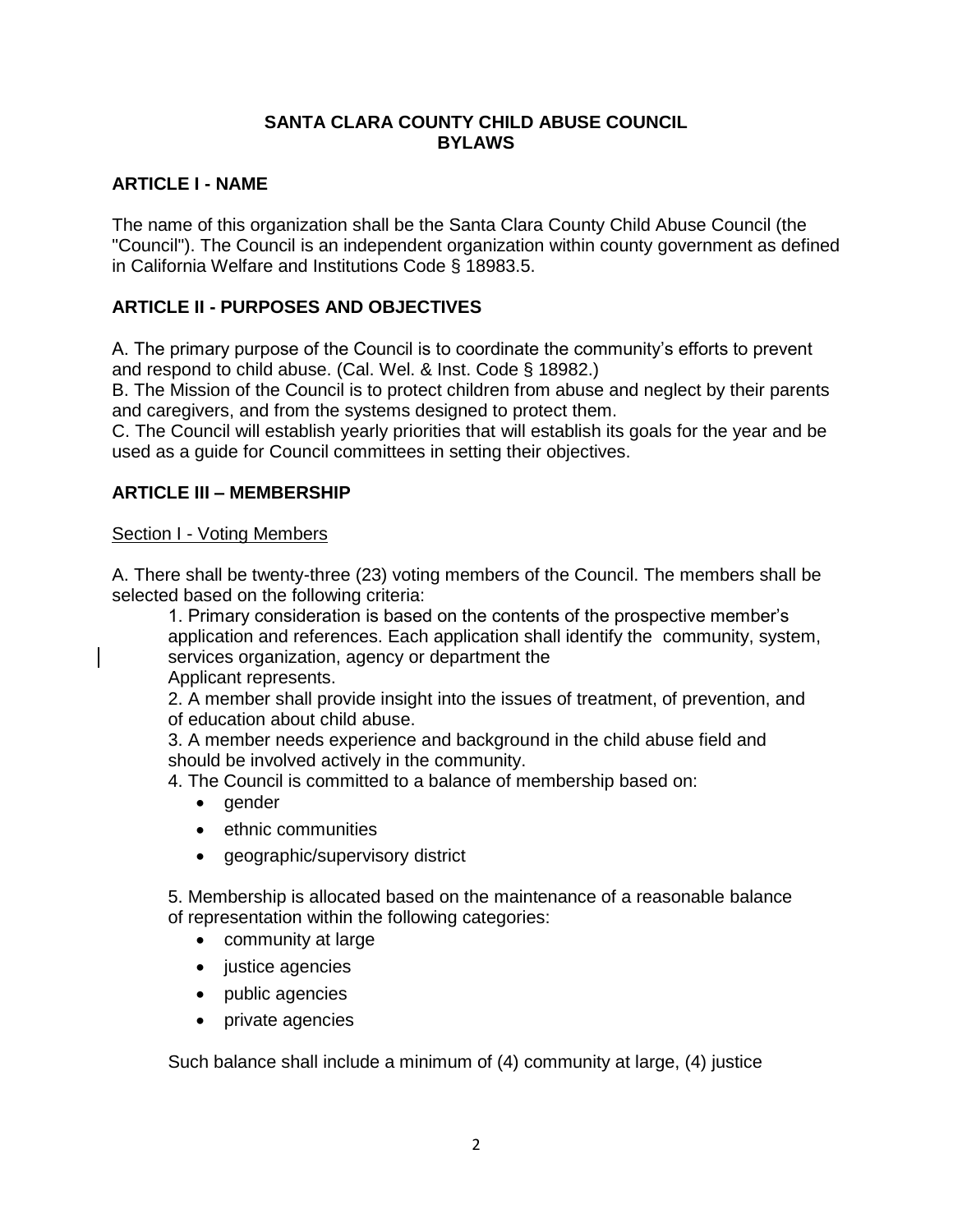agencies, (5) public agencies, (6) private agencies. The remaining four members are at-large, and may be selected from any of the above categories. 6. There shall be no more than one (1) voting member representing any one (1) department of a public agency, private agency, or services organization. 7. A member must show involvement in the community, system, services organization, agency or department he or she represents and be willing to be a liaison between them and the Council.

8. The Social Services Agency is the fiscal agent for the Council but shall not be a member of the Council.

B. Voting members shall be entitled to receive agendas, minutes, and all other materials related to the Council by electronic mailings; may vote at meetings of the Council; may hold office; and may serve as chairpersons of Council committees or task forces.

C. The Council shall make recommendation(s) for Council membership to the Santa Clara County Board of Supervisors. Voting members of the Council are appointed by the Santa Clara County Board of Supervisors and must be residents of Santa Clara County.

D. Voting members who change their employment have thirty (30) days from the termination of their employment to inform the Council chair and the Membership Committee chair.

#### Section II - Terms and Oath of Office

A. Voting Members of the Council shall serve a four (4) year term commencing on July 1, or upon date of appointment to complete an existing term, and ending on June 30*.* 

B. Before any Council member enters into the duties of this office, the Council member shall take an oath or affirmation set forth in Article XX, Section 3 of the California Constitution. A certified copy of the oath shall be filed in the office of the County Clerk.

C. Voting members of the Council may not serve for more than three (3) consecutive full terms as a voting member. However*,* voting members may continue after three full consecutive terms until the vacancy is filled by the Board of Supervisors*.* 

#### Section III - Community Advisory Members

A. Anyone with an interest in, and commitment to, improving child abuse prevention and intervention services in the County may apply to be a community advisory member of the Council.

B. Community advisory members are entitled to receive agendas, minutes, and other materials related to the Council by electronic mailings and may participate in the meetings and all activities of the Council. Community advisory members are required to serve on at least one (1) committee and attend Council meetings.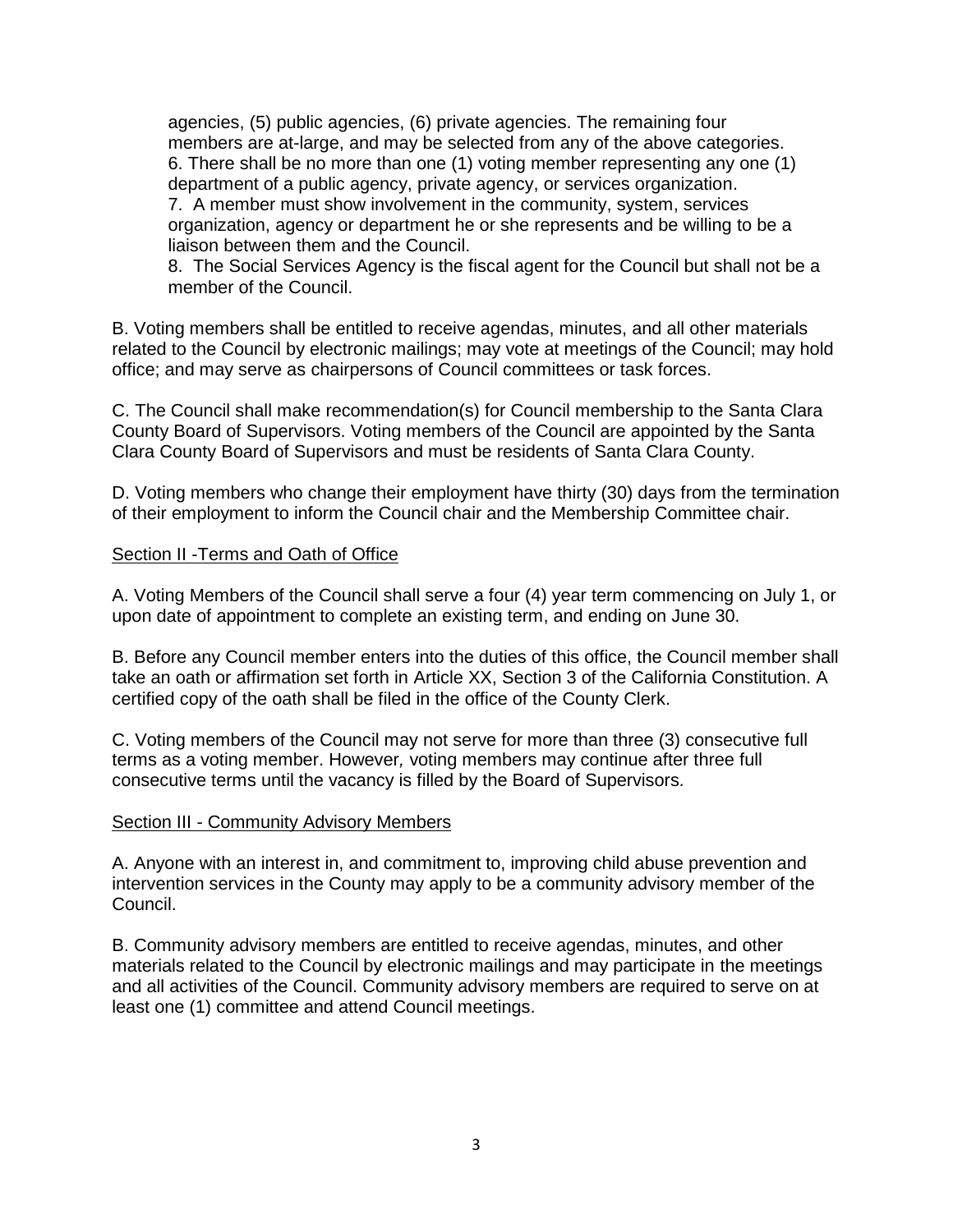C. Community advisory members may not vote or hold office, but may serve as the sole Chairperson of a committee or task force.

D. Community advisory membership is approved by a quorum of voting members of the Council.

# Section IV - Requirements and Responsibilities of Members

A. All members must:

1. Have a direct interest in and commitment to the improvement of child abuse prevention and intervention services in the community.

2. Demonstrate knowledge of child abuse prevention and intervention services in the County and an interest in and commitment to the improvement of those services.

3. Attend Council meetings regularly. Failure to attend more than three regular meetings during any fiscal year may be grounds for termination of membership.

4. Participate actively on at least one (1) committee. Failure to participate actively may be grounds for termination of membership

5. Whenever possible, serve as a conduit for information to and from the constituency they represent.

6. Share responsibility for the leadership of the Council and its committees.

### Section V - Emeritus Membership

A. A person is eligible for Emeritus membership if he or she has been an active participant as either a Voting and/or Community Advisory member of the Council for at least eight (8) years. Two (2) of the eight years must be served immediately preceding his or her request for Emeritus status. This request must be submitted to the membership committee within 90 of the end of his or her membership.

B. Emeritus Members may receive electronic mailings from the Council and may participate in all meetings, including special meetings, workshops, and the annual retreat.

C. Emeritus members may not vote or hold office, but may serve as a sole Chairperson of a committee or task force.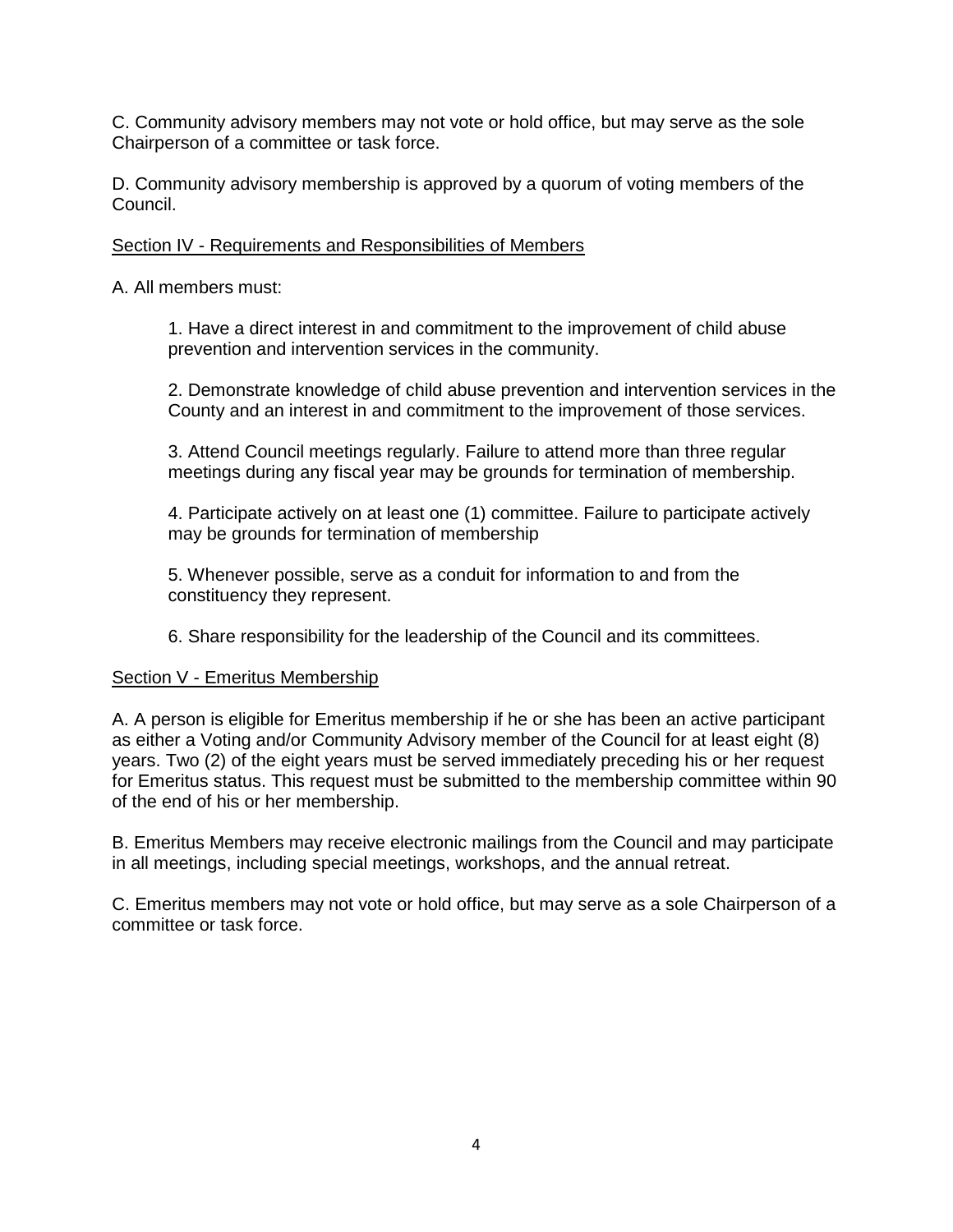### Section VI- Resignations

A. A resignation from a Voting Council member shall be in writing and filed with the appointing Supervisor and the Clerk of the Board with courtesy copies to the Membership Committee and the Council Chairperson.

B. A resignation from a Community Advisory or Emeritus member shall be in writing to the Membership Committee with a courtesy copy the Council Chairperson.

C. A resignation of a Committee member shall be in writing to the chairperson of the committee. The chairperson of the committee will inform the Membership Committee of the resignation.

## Section VII – Termination of Membership

After three or more absences from a regular meeting in one fiscal year, a continued failure to participate actively on a committee, or conduct which is inconsistent with the mission of the Council, the Executive Committee may recommend to the Board of Supervisors that a vacancy be declared for a voting member. For Community Advisory or Emeritus members, the-Council may terminate the membership.

A. The Membership Committee monitors Council meeting attendance and committee participation. Committee Chairpersons will notify the Membership Committee of members who are not active on their committee.

B. The Executive Committee will be notified of members who have missed three regular Council meetings or are not actively participating on a committee.

C. The member will be contacted about lack of attendance or participation prior to taking any action.

### Section VIII – Vacancies

When a vacancy exists on the Council because of expiration of a term, resignation, or termination of a Voting membership, the Council shall make recommendations for new Voting members to the Board of Supervisors. These recommendations must be based on the selection criteria specified in Section 1(A).

# **ARTICLE IV - MEETINGS**

### Section I - Open and Public

All meetings of the Santa Clara County Child Abuse Council and its committees and task forces shall be open and public*,* and conducted in accordance with the Brown Act and Roberts Rules of Order*.*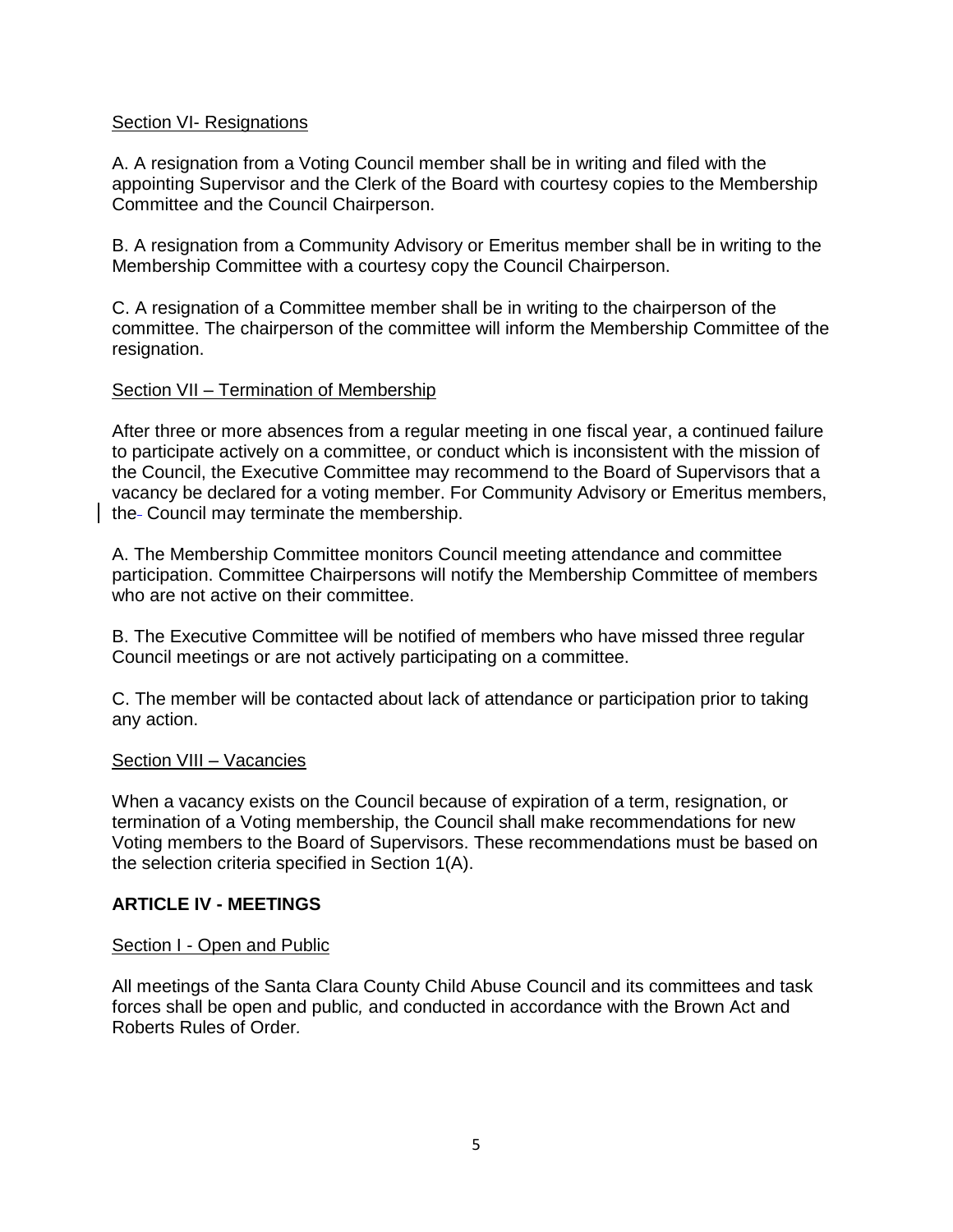### Section II - Regular Meetings

There will be nine regularly scheduled meetings and one retreat per year conducted in accordance with the Brown Act. The Council will provide a copy of the annual meeting calendar to the Clerk of the Board at the beginning of each fiscal year, and will provide information on any changes thereto.

#### Section III - Quorum and Voting Requirements

A. A majority consists of twelve (12) voting members, which constitutes a quorum for the transaction of business, and no act of the Council is valid unless at least twelve (12) of the members concur.

B*.* Each voting member shall be entitled to one vote. All voting must be in person and at an appropriately noticed meeting. The names of the members will be filed with the Deputy Clerk of the Board.

## **ARTICLE V - FISCAL POLICIES** *–* **ANNUAL BUDGET**

Committees and task forces will prepare an annual budget and work plan for review and input by the Executive Committee. The committee budgets and work plans will be incorporated into the Council's annual budget and work plan and forwarded to the Council for review. At the Council's March meeting, or as soon thereafter as practical, the Council shall approve its annual budget and work plan and forward it to the Board of Supervisors for final approval. The Council's annual budget, work plan, and all expenditures must comply with the State's fiscal requirements.

### **ARTICLE VI - OFFICERS**

### Section I - Definition

There shall be the following officers of the Council: a Chairperson, a Vice Chairperson for Administration, a Vice Chairperson for Programs, and a Treasurer. All Officers shall be elected from the voting membership of the Council. The Clerk of the Board shall serve as the Secretary to the Council but shall not be a member of the Council.

#### Section II - Powers and Duties of Officers

A. Chairperson

- 1. Presides at all meetings of the Council.
- 2. Sets the agenda for Council meetings.

3. Acts as Chair of the Executive Committee and set the agenda for Executive Committee meetings;

4. Calls special meetings of the Council as necessary, subject to Brown Act requirements;

5. Cancels meetings as necessary;

6. Facilitates the purposes of the Council by having such powers and duties as may be prescribed from time to time by majority vote of the voting membership.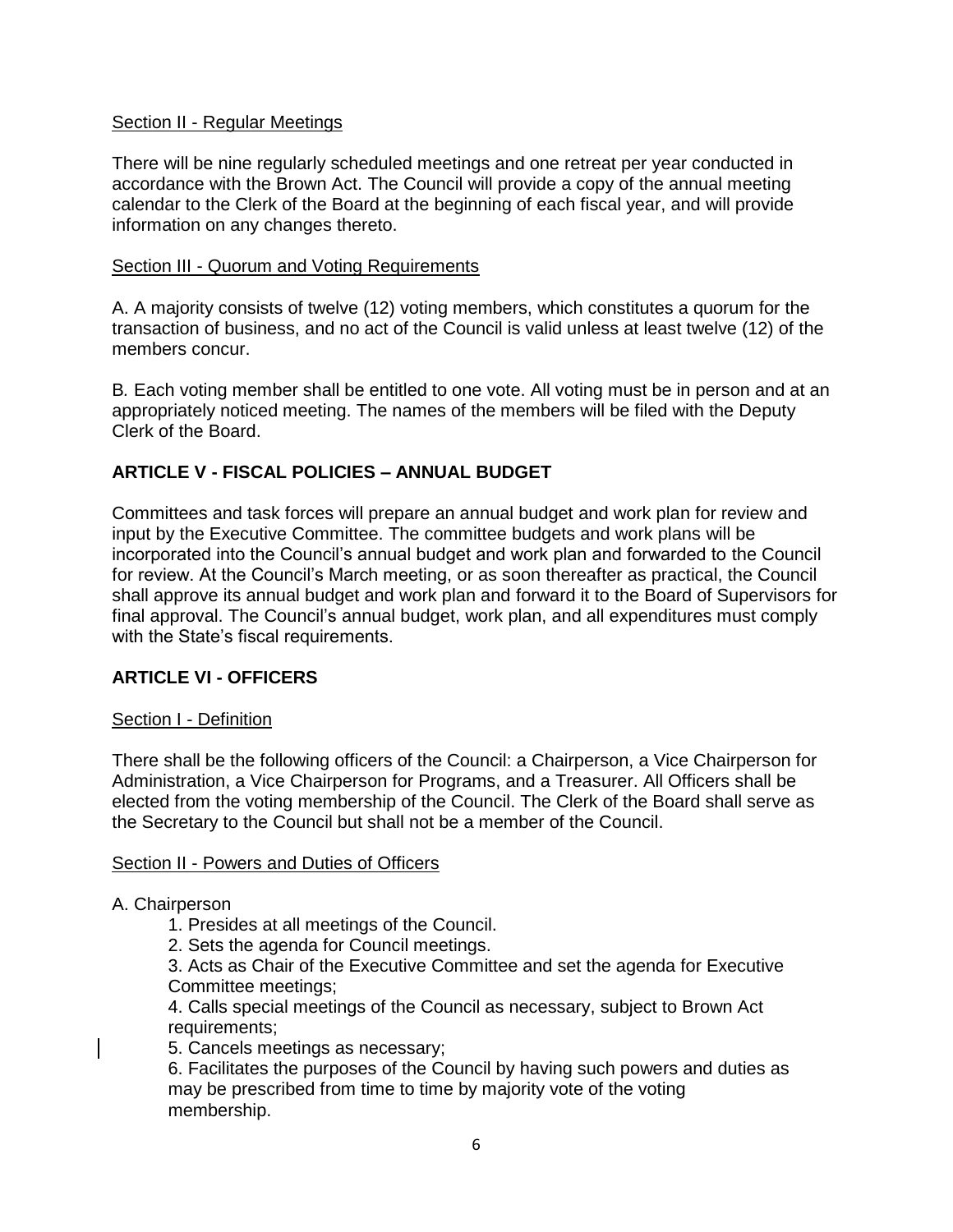7. Communicates with the Board of Supervisors on behalf of the Council;

8. Fills vacancies among committee chairpersons by appointment if the Committee does not chose a Chair;

9. Oversees administrative functions of the Council, with the aid of the Executive Committee;

10. Delegates a reasonable portion of his or her duties to the Vice Chairpersons as necessary.

11. Approves invoices in the absence of the Committee chair.

#### B. Vice-Chairperson for Administration

1. Chairs Council and Executive Committee meetings in the absence of the Chairperson;

2. Assists the Chairperson as liaison with the Board of Supervisors as requested;

3. Functions as an Executive Committee member;

4. Oversees compliance with, and periodic revisions of, Council By-Laws;

5. Assumes the duties of Treasurer, including review and approval of invoices in the Treasurer's absence.

6. Assumes other responsibilities the Chairperson may delegate.

C. Vice-Chairperson for Program

1. Performs the duties of Chairperson in the absence of both the Chairperson and the Vice-Chairperson for Administration;

2. Functions as a member of the Executive Committee;

3. Acts as liaison between the Executive Committee and the various activities of the committees;

4. Assumes responsibility for the program portions of Council meetings, as directed by the Executive Committee;

5. Communicates with committee chairpersons to ensure the committees are discharging their responsibilities;

6. Assumes other responsibilities the Chairperson may delegate.

D. Treasurer

1. Is responsible for the budgeting process of the Council and committees;

2. Reviews and approves all invoices for consistency with the Council's approved budget and workplan;

3. Works in conjunction and collaboration with the Contracts Administrator in overseeing Council/committee expenditures;

4. Presents amended budgets when the Council allocates funds after a budget has been approved;

5. Makes a report to the Council during each regular meeting which will include funds expended since the last report, the amount of funds encumbered, and the balance left.

6. Works with the Contracts Administrator to advise committees on financial procedures and service agreements as needed;

7. Serves as a member of the Executive Committee;

8. Consults with the Executive Committee in preparing the recommended Council budget for the year.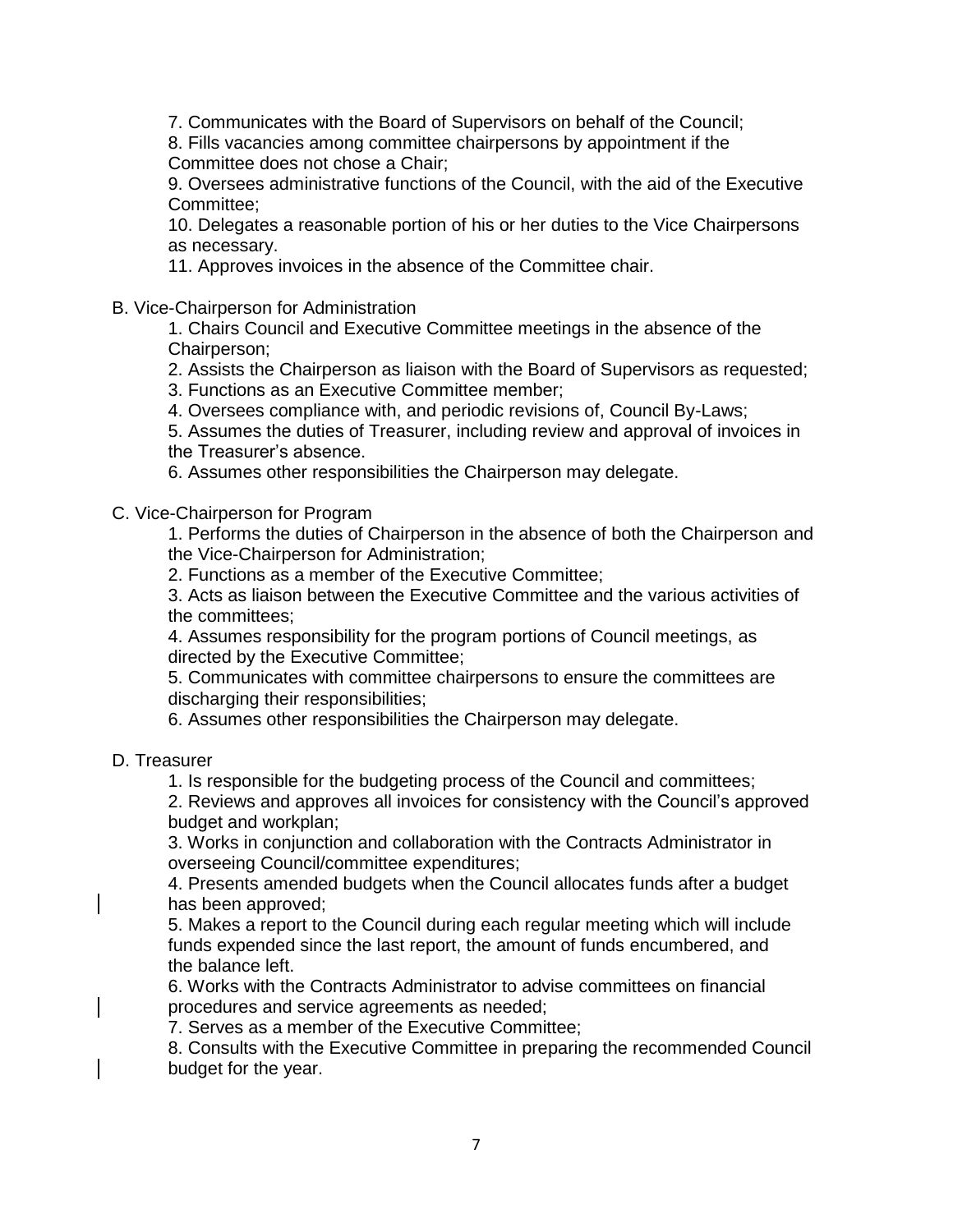### Section III - Nomination and Elections

### A. Nominations

1. The Executive Committee shall form a Nominations Committee of at least three (3) members in January of each year*.* 

2. The Nominations Committee will serve from January to June to nominate Council officers.

3. The committee shall transmit its nominations to each member of the Council not less than 10 days prior to the last meeting of the fiscal year. Nominations may be made from the floor.

4. The Nominations Committee may not nominate any of its members for any office, although a Nominations Committee member may be nominated from the floor.

### B. Elections

1. Election of officers shall be held as soon as practical at the first meeting after the first day of July of every year. If no candidate for office obtains the concurrence of a quorum, a run-off between the top two candidates shall be held immediately following the vote count.

2. The term of office shall be one (1) year, commencing immediately after the completion of the election until the election of new officers.

### Section IV - Resignations

Any officer may resign by filing written resignation with the Executive Committee.

### Section V - Recall

The Chairperson, Vice Chairperson for Administration, Vice Chairperson for Programs, and/or Treasurer shall be considered for recall from office upon written petition of twentyfive percent (25%) of the voting members. Consideration of this petition will be placed on the agenda of the next regular meeting. Recall requires a concurrence of a quorum. Grounds for recall may include, but are not limited to, excessive absences, non-participation or malfeasance in Council duties.

#### Section VI - Vacancies

Upon a vacancy of an officer position before December first, of the year in which he or she took office, nominations shall be accepted at the meeting in which the vacancy is announced, and the Executive Committee shall oversee the election process. A vote shall be taken at the next regular meeting and the election shall proceed as under Section III B.

If the office of Chairperson is vacated after December first then the Vice-Chairperson for Administration shall become the Chairperson. If the position of Vice-Chairperson for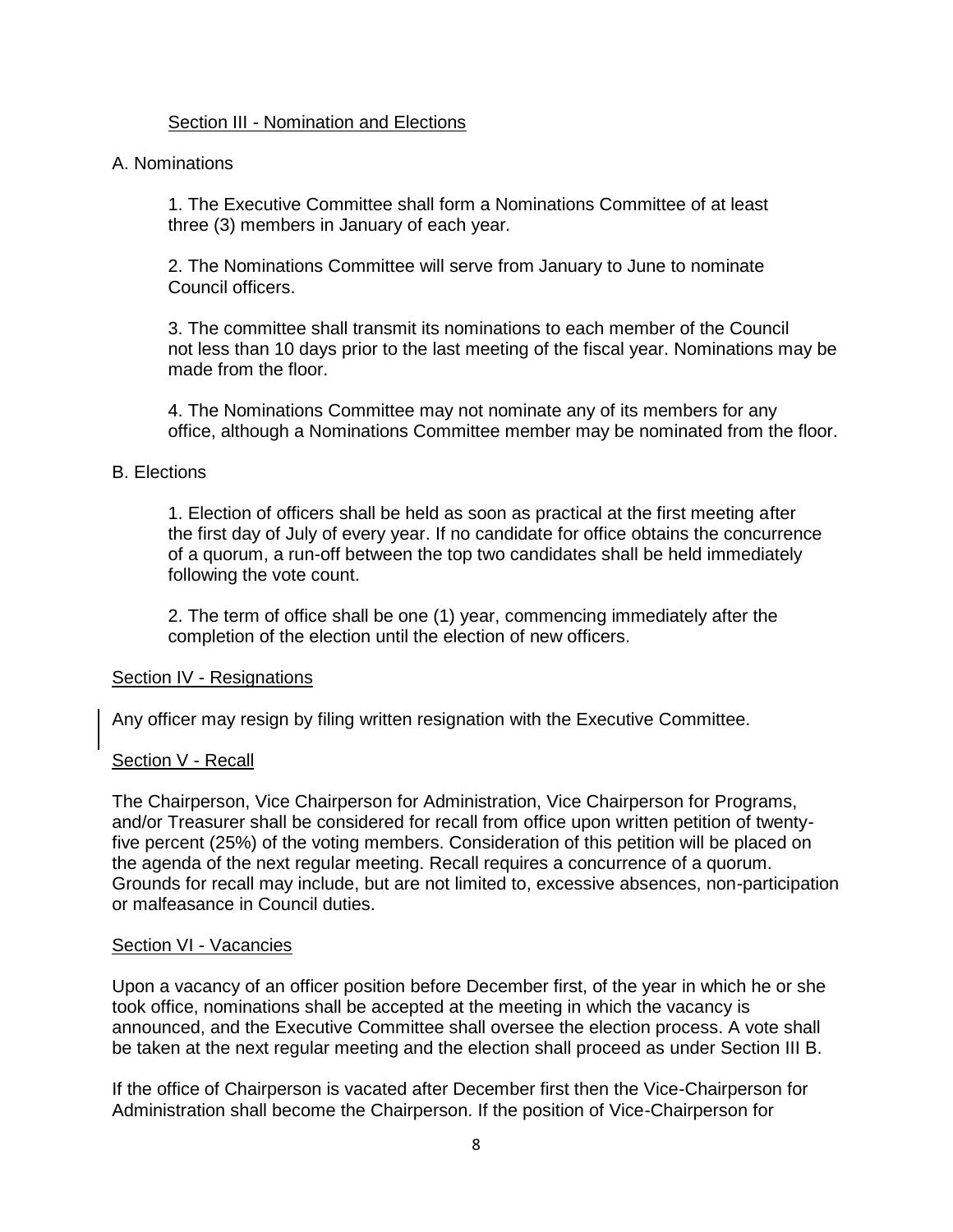Administration becomes vacant after December first, the Vice-Chairperson for Programs becomes the Vice-Chairperson for Administration. If the position of Vice-Chairperson for Programs becomes vacant after December first, a new Vice-Chairperson for Programs shall be elected by majority vote at the following regular meeting. If the position of Treasurer becomes vacant after December first a new Treasurer shall be elected by a majority vote at the following regular meeting.

# **ARTICLE VII – COMMITTEES**

W&IC §18982.2 Functions of a council shall include, but not be limited to, the following: (a) To provide a forum for interagency cooperation and coordination in the prevention, detection, treatment, and legal processing of child abuse cases.

(b) To promote public awareness of the abuse and neglect of children and the resources available for intervention and treatment.

(c) To encourage and facilitate training of professionals in the detection, treatment, and prevention of child abuse and neglect.

(d) To recommend improvements in services to families and victims.

(e) To encourage and facilitate community support for child abuse and neglect programs.

These functions may be performed by either an operational or program committee or any combination thereof.

## Section I – Operational Committees

A. Executive Committee

1. There shall be an Executive Committee, consisting of the Chairperson, Vice-Chairperson for Administration, Vice-Chairperson for Programs, Treasurer, and a designated representative from each committee and task force. Members can represent more than one committee. 2. The purpose of the Executive Committee shall be to advise and assist the membership in attaining the purposes and objectives of the Council. 3. The Executive Committee may perform routine administrative duties necessary for the efficient operations of the Council as a whole.

- B. Allocations Committee
- 1. Responsibilities:
	- To recommended membership on and oversee the work of the "Grants Task Force" which makes tri-annual recommendations to the Board of Supervisors concerning funding allocations.
	- To recommended funding priorities to the Child Abuse Council for member's approval.
	- To hire, in accordance with County procurement procedures, and oversee the activities of Contractors deemed necessary by the Allocations Committee, and report on these activities to the Executive Committee.
	- To provide training on the Grant application process to bidders.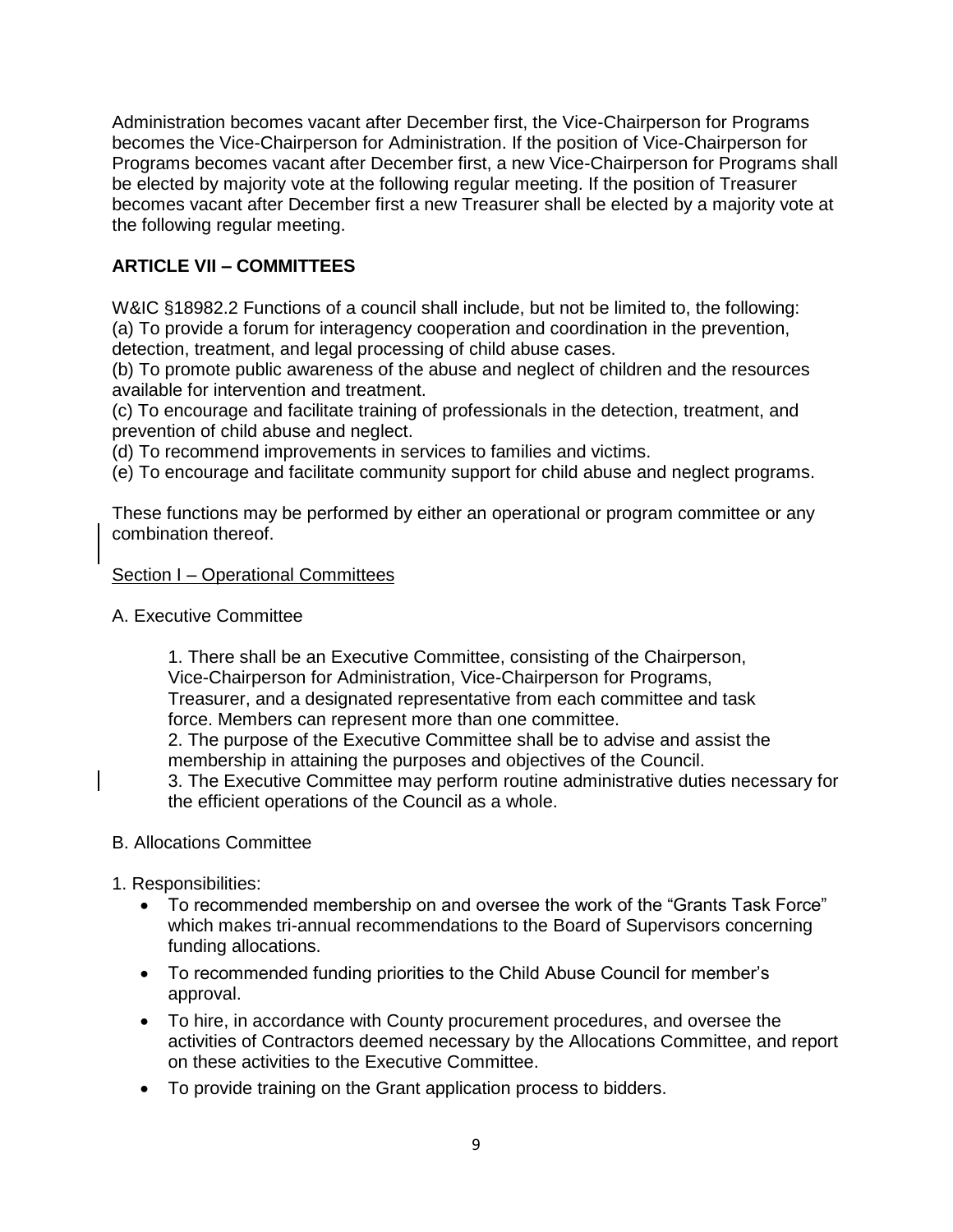- To develop and conduct customer participation groups, and nurture customer and grantee participation with the Council.
- When necessary, to establish and oversee an overage allocations process, or adjust ongoing grants to reflect reduced funding.

2. Upon recommendation by the Council's Executive Committee, the Council will appoint the Chairperson of the Allocations Committee. This individual is responsible for keeping the Executive Committee of the Council informed about the activities of the Committee.

- The allocations chair person will also chair the Grants Task Force.
- Upon the recommendation of the Allocations Chairperson, additional members of the Grants Task Force will be selected from Voting, Community Advisory, and Emeritus members of the Council and from the community at large, and approved by the Council.
- The Allocations Chairperson and all members of the Grants Task Force will demonstrate an interest in child abuse issues and programs and must be free of conflict of interest.

3. Contractors hired by the Council and the County's Contracts Administrator are not members of the Allocations Committee or Grants Task, but they do assist them in their work to help insure that all fiduciary and other responsibilities are being met per county and state requirements.

4. Grants Task Forces.

- The purpose of the Grants Task Force is to review funding proposals and make triannual recommendations to the Board of Supervisors concerning funding allocations pursuant to Welfare and Institutions Code section 18965 et. seq., the Children's Trust Funds, as established in AB2994 and the Child Abuse Prevention, Intervention, and Treatment funds (known as CAPIT) as established in AB1732/2779, and any other available funds.
- Members of the Grant Task Force are appointed by the Child Abuse Council upon the recommendation of the Allocations Chairperson. They must meet the requirements for being conflict free, so may not be affiliated with any agency or organization having any current or projected financial interest, either direct or indirect in the actions taken by the Allocations Committee.
- "Financial Interest", as used above, is defined as a reasonable expectation that monies recommended by the actions of the Allocations Committee could be awarded directly to the member's agency or indirectly to the member's agency through its affiliation with another organization that may receive funding as a result of an Allocations Committee recommendation. To avoid conflict of interest, this process will take place after "Letters of Intent" from applying agencies have been received. This membership requirement is intended to avoid real or perceived conflicts of interest in any Allocations Committee matter. If a question arises regarding whether a member has an affiliation with a particular agency, the issue will be resolved by County Counsel.
- The Chairperson of the Child Abuse Council shall not serve as a member of the Grants Task Force.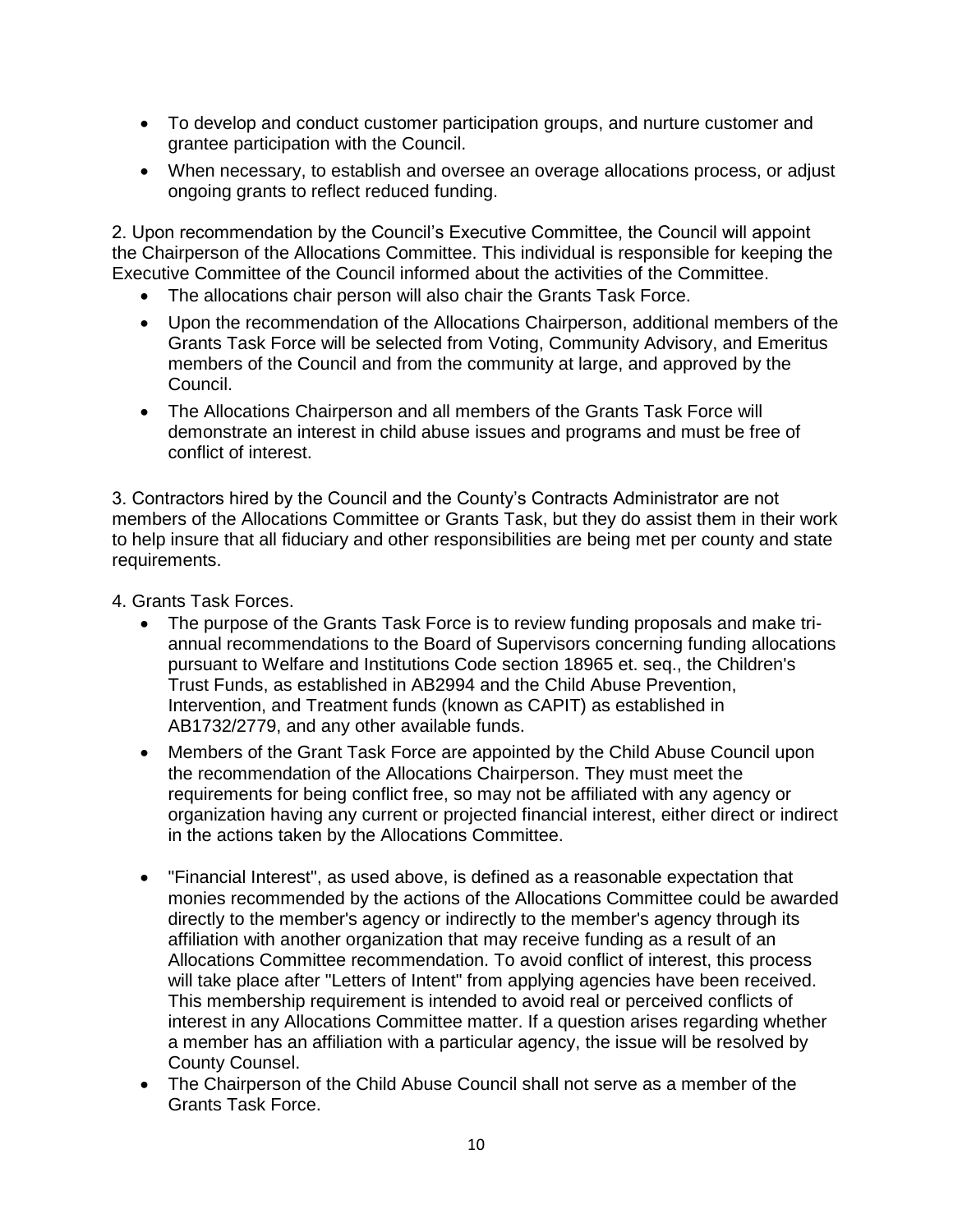Recommendations from the Grants Task Force regarding funding decisions go directly to the Santa Clara County Board of Supervisors, who make the final funding decision. The Grants Task Force is independent of the Child Abuse Council in matters of fund allocation recommendations; however funding recommendations will be forwarded to the Council for procedural review only, before going to the Board of Supervisors.

## C. Membership Committee

1. To recruit and orient new Council Members. 2. To review applications for Voting, Community Advisory and Emeritus membership to the Council. 3. To recommend to the Council candidates for community advisory membership on the Council and candidates for recommendation to the Board of Supervisors for appointment as voting members of the Council. 4. To develop the policies and procedures concerning the application process and the roles and responsibilities of members. 5. To monitor member participation and make recommendations for termination of membership.

#### D. Nominations Committee

To perform the functions as outlined under Article VI, Section III, Sub Section A, Nominations.

### Section II – Program Committees

A. Any member may suggest the creation of a program committee when it appears necessary, and such a committee is established upon concurrence of a quorum of the Council.

B. Program committees shall be defined as being on-going and having a specific purpose. This purpose may include core activities of the Council as required by W&IC §18982.2. Program Committees may be subject to the Brown Act.

C. Any program committee may be disbanded upon a majority vote of the Council.

### Section III -Task Forces

A. Any member may suggest the creation of a task force when it seems appropriate.

B. A task force is defined as a time-limited group with a designated purpose and expiration date.

C. A task force is established by a concurrence of a quorum of the Council.

D. A task force may be approved as a standing or operational committee by a concurrence of a quorum of the Council and may be subject to the Brown Act.